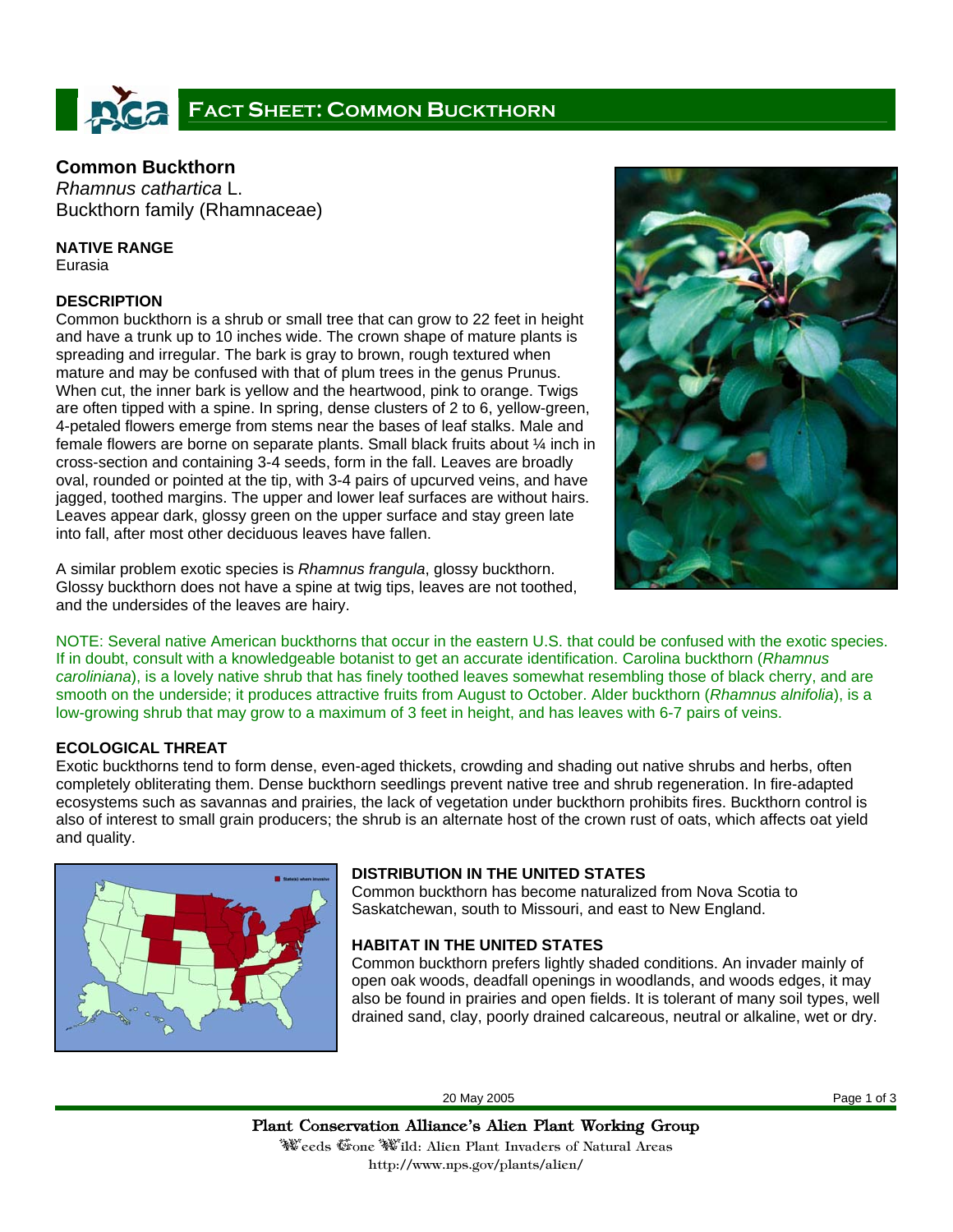#### **BACKGROUND**

Common buckthorn was introduced to North America as an ornamental shrub, for fence rows, and wildlife habitat. Introduction of buckthorn was based on its hardiness and ability to thrive in a variety of soil and light conditions.

#### **BIOLOGY & SPREAD**

Common buckthorn is a dioecious plant, meaning that each plant produces only male or female flowers and fruiting trees are always female. Most of the fruits fall directly beneath the shrubs, creating a dense understory of seedlings characteristic of common buckthorn stands. The plentiful fruit is eaten by birds and mice and is known to produce a severe laxative effect, helping distribute seeds through birds, often far from the parent plant. Buckthorn often establishes beneath trees at the edges of forests and fields.

#### **MANAGEMENT OPTIONS**

Mechanical, physical and chemical methods are available for control of common buckthorn and glossy buckthorn (*Rhamnus frangula*), also an invasive exotic plant. Prescribed fire is one method proposed for controlling buckthorn seedlings in fire-adapted natural areas, from late March to early May, most recently by Boudreau and Willson. In the upper Midwest conduct burns as soon as leaf litter is dry; resprouts will be less vigorous due to low carbohydrate levels. Burning every year or every other year in established



stands may be required for 5-6 years or more. Unfortunately, buckthorn seedings often grow in low litter areas, unsuitable for frequent prescribed fire. In dense stands, seedlings and saplings may be cut and dropped on site, creating fuel for future fires. Buckthorn seedlings appear vulnerable to fire, perhaps due to their poorly established root structure. Fire will top kill a mature plant, but resprouting does occur. Uprooting of  $\frac{1}{2}$  inch diameter seedlings by hand or up to 1  $\frac{1}{2}$  inch diameter using a weed wrench is effective, but care should be taken to avoid excessive disturbance to the soil, which can release buckthorn seeds stored in the soil.

#### *Chemical*

Careful application of herbicides has been found to effectively control buckthorn in Illinois. The McHenry County, Illinois, Conservation District (MCICD) reports excellent results using a triclopyr herbicide at the rate of 1:4 herbicide:water with dye on cut stumps during the growing season, from late May to October. The product label suggests avoiding treatment during the spring sap flow. To extend the work season, the use of a triclopyr herbicide was also applied to cut stumps during winter and was reported to be effective by MCICD and the Minnesota Region V State Parks.

Frill application (applying herbicide into the cambial layer of fresh cuts on the tree trunk) using the 1:4 rate of triclopyr herbicide with oil and dye was also effective. Experiments at the University of Wisconsin Arboretum report good results using a mixture of 1 part triclopyr herbicide to 7 parts oil on cut stumps, or a 1 part triclopyr herbicide to 16 parts oil mixture applied as a basal bark treatment to stems less than 3 inches across. For fall applications, the Minnesota Department of Natural Resources, Region V State Parks Resource Management has used a 1 part glyphosate herbicide to 5 parts water mixture applied immediately to cut stumps using a hand sprayer. Initial checks indicated over 85 percent control at the test site.

**USE PESTICIDES WISELY: Always read the entire pesticide label carefully, follow all mixing and application instructions and wear all recommended personal protective gear and clothing. Contact your state department of agriculture for any additional pesticide use requirements, restrictions or recommendations.** 

**NOTICE: mention of pesticide products on this page does not constitute endorsement of any material.**

#### **SUGGESTED ALTERNATIVE PLANTS**

For home landscaping and wildlife plantings many native low trees and shrubs are available from commercial nurseries. Examples include American elder (*Sambucus canadensis*), Black chokeberry (*Aronia melanocarpa*), and Juneberry (*Amelanchier alnifolia*). Please contact your local native plant society for recommendations of plants native to your particular area.

20 May 2005 Page 2 of 3